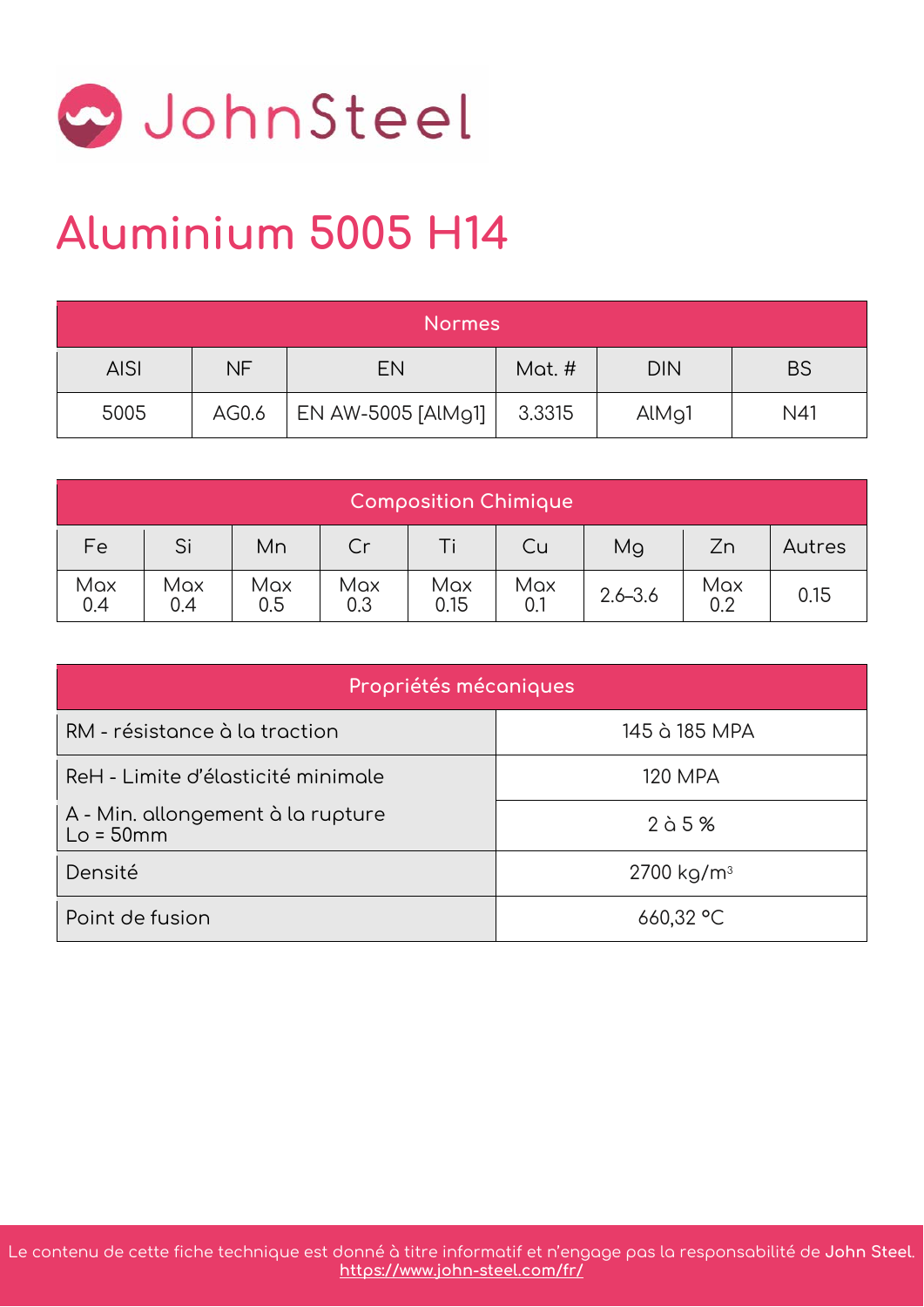

## **Aluminium 5005 H14**

| <b>Standards</b> |       |                    |        |                    |           |  |
|------------------|-------|--------------------|--------|--------------------|-----------|--|
| <b>AISI</b>      | NF    | <b>EN</b>          | Mat. # | <b>DIN</b>         | <b>BS</b> |  |
| 5005             | AG0.6 | EN AW-5005 [AlMg1] | 3.3315 | AlM <sub>9</sub> 1 | N41       |  |

| <b>Chemical Composition</b> |            |            |            |             |            |             |            |               |
|-----------------------------|------------|------------|------------|-------------|------------|-------------|------------|---------------|
| Fe                          | Si         | Mn         | Cr         |             | Cu         | Mg          | Zn         | <b>Others</b> |
| Max<br>0.4                  | Max<br>0.4 | Max<br>0.5 | Max<br>0.3 | Max<br>0.15 | Max<br>0.1 | $2.6 - 3.6$ | Max<br>0.2 | 0.15          |

| Mechanical properties                            |                        |  |  |  |  |  |
|--------------------------------------------------|------------------------|--|--|--|--|--|
| TS – Tensile strength                            | 145 to 185 MPA         |  |  |  |  |  |
| EL - Elastic limit minimal                       | <b>120 MPA</b>         |  |  |  |  |  |
| A – Minimal elongation at rupture<br>$Lo = 50mm$ | $2$ to $5%$            |  |  |  |  |  |
| Density                                          | 2700 kg/m <sup>3</sup> |  |  |  |  |  |
| Melting point                                    | 660,32 °C              |  |  |  |  |  |

The content of this sheet is given for informational purposes and does not engage the responsibility of **[John Steel](https://www.john-steel.com/en/)**. **<https://www.john-steel.com/en/>**